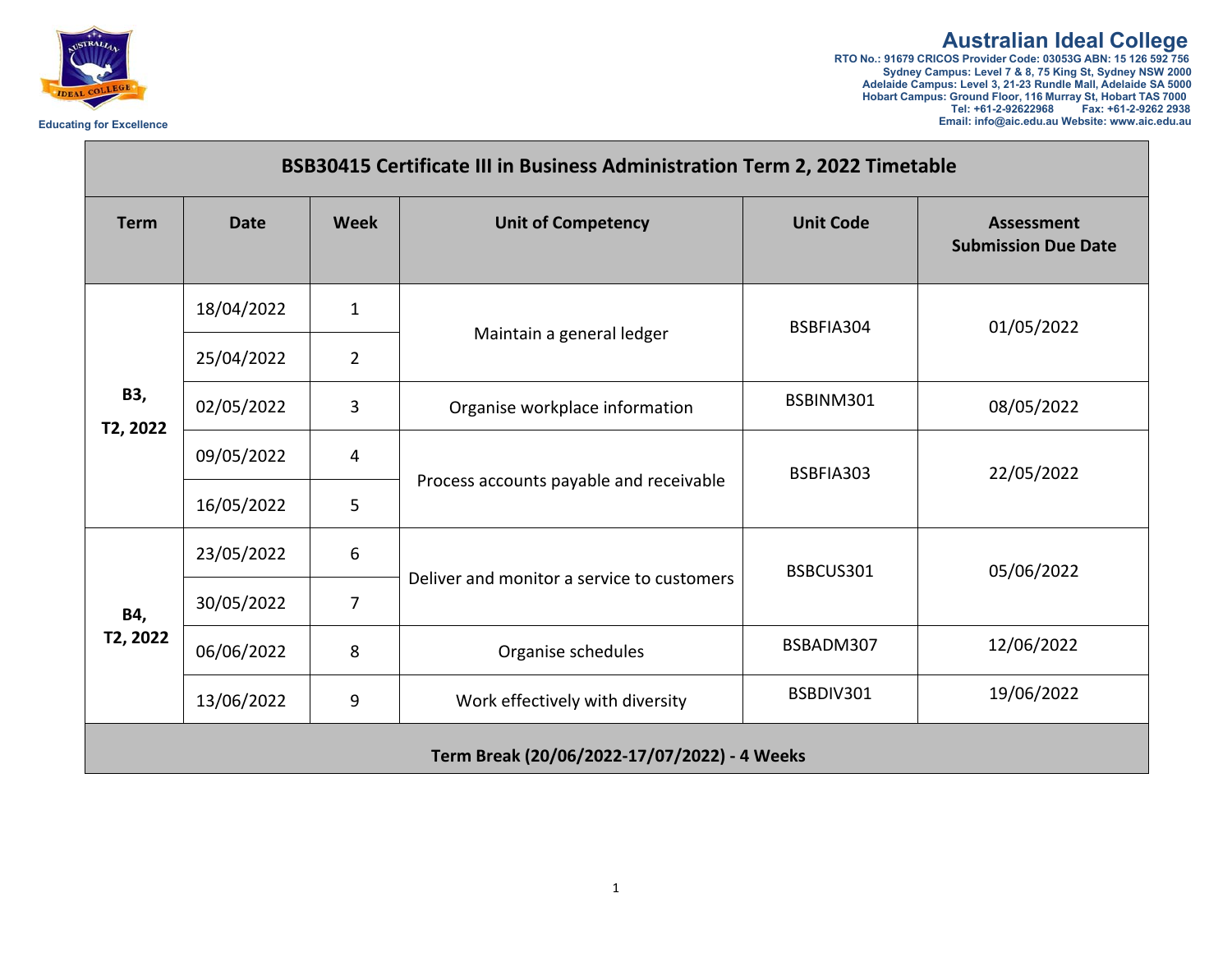

**Australian Ideal College**<br>RTO No.: 91679 CRICOS Provider Code: 03053G ABN: 15 126 592 756<br>Sydney Campus: Level 7 & 8, 75 King St, Sydney NSW 2000<br>Adelaide Campus: Level 3, 21-23 Rundle Mall, Adelaide SA 5000 **Hobart Campus: Ground Floor, 116 Murray St, Hobart TAS 7000 Tel: +61-2-92622968 Fax: +61-2-9262 2938 Educating for Excellence Email: info@aic.edu.au Website: www.aic.edu.au**

| BSB40515 Certificate IV in Business Administration Term 2, 2022 Timetable |             |                |                                                             |                     |                                                 |
|---------------------------------------------------------------------------|-------------|----------------|-------------------------------------------------------------|---------------------|-------------------------------------------------|
| <b>Term</b>                                                               | <b>Date</b> | <b>Week</b>    | <b>Unit of Competency</b>                                   | <b>Unit</b><br>Code | <b>Assessment</b><br><b>Submission Due Date</b> |
| B3,<br>T2, 2022                                                           | 18/04/2022  | $\mathbf{1}$   | Develop work priorities                                     | BSBWOR404           | 01/05/2022                                      |
|                                                                           | 25/04/2022  | $\overline{2}$ |                                                             |                     |                                                 |
|                                                                           | 02/05/2022  | 3              | Prepare financial reports                                   | BSBFIA401           | 22/05/2022                                      |
|                                                                           | 09/05/2022  | 4              |                                                             |                     |                                                 |
|                                                                           | 16/05/2022  | 5              |                                                             |                     |                                                 |
| B4,<br>T2, 2022                                                           | 23/05/2022  | 6              | Coordinate implementation of customer service<br>strategies | BSBCUS401           | 05/06/2022                                      |
|                                                                           | 30/05/2022  | $\overline{7}$ |                                                             |                     |                                                 |
|                                                                           | 06/06/2022  | 8              | Establish networks                                          | BSBREL401           | 12/06/2022                                      |
|                                                                           | 13/06/2022  | 9              | Develop teams and individual                                | BSBLED401           | 19/06/2022                                      |
|                                                                           |             |                | Term Break (20/06/2022-17/07/2022) - 4 Weeks                |                     |                                                 |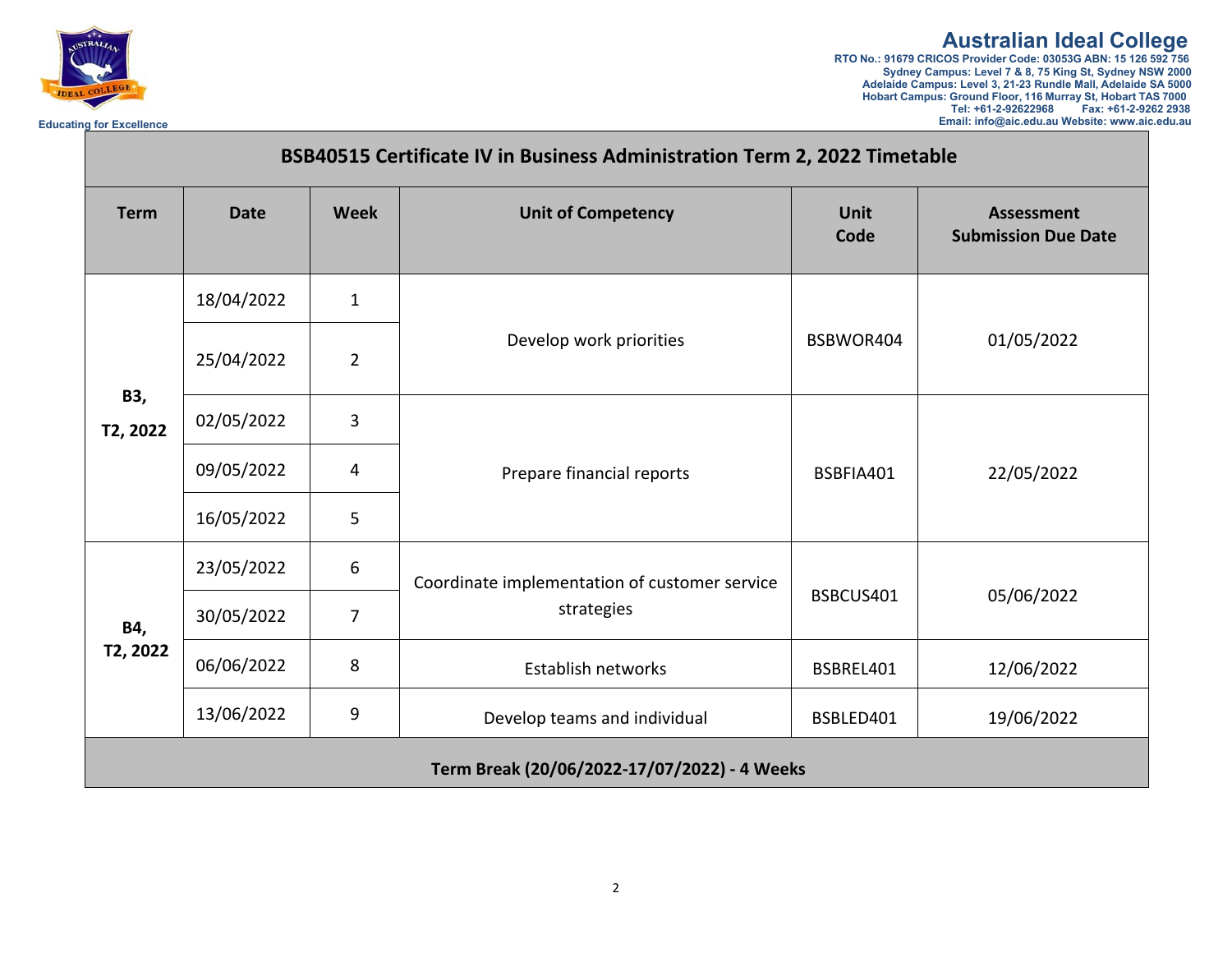

**Australian Ideal College**<br>RTO No.: 91679 CRICOS Provider Code: 03053G ABN: 15 126 592 756<br>Sydney Campus: Level 7 & 8, 75 King St, Sydney NSW 2000<br>Adelaide Campus: Level 3, 21-23 Rundle Mall, Adelaide SA 5000 **Hobart Campus: Ground Floor, 116 Murray St, Hobart TAS 7000 Tel: +61-2-92622968 Fax: +61-2-9262 2938 Educating for Excellence Email: info@aic.edu.au Website: www.aic.edu.au**

| BSB51918 Diploma of Leadership and Management Term 2, 2022 Timetable |             |                  |                                              |                     |                                                 |
|----------------------------------------------------------------------|-------------|------------------|----------------------------------------------|---------------------|-------------------------------------------------|
| <b>Term</b>                                                          | <b>Date</b> | <b>Week</b>      | <b>Unit of Competency</b>                    | <b>Unit</b><br>Code | <b>Assessment</b><br><b>Submission Due Date</b> |
| <b>B3,</b><br>T2, 2022                                               | 18/04/2022  | $\mathbf{1}$     | Manage budgets and financial plans           | BSBFIM501           | 22/05/2022                                      |
|                                                                      | 25/04/2022  | $\overline{2}$   |                                              |                     |                                                 |
|                                                                      | 02/05/2022  | $\overline{3}$   |                                              |                     |                                                 |
|                                                                      | 09/05/2022  | 4                |                                              |                     |                                                 |
|                                                                      | 16/05/2022  | 5                |                                              |                     |                                                 |
| B4,<br>T2, 2022                                                      | 23/05/2022  | 6                | Manage Operational Plan                      | BSBMGT517           | 05/06/2022                                      |
|                                                                      | 30/05/2022  | $\overline{7}$   |                                              |                     |                                                 |
|                                                                      | 06/06/2022  | 8                | Facilitate Continuous Improvement            | BSBMGT516           | 19/06/2022                                      |
|                                                                      | 13/06/2022  | $\boldsymbol{9}$ |                                              |                     |                                                 |
|                                                                      |             |                  | Term Break (20/06/2022-17/07/2022) - 4 Weeks |                     |                                                 |